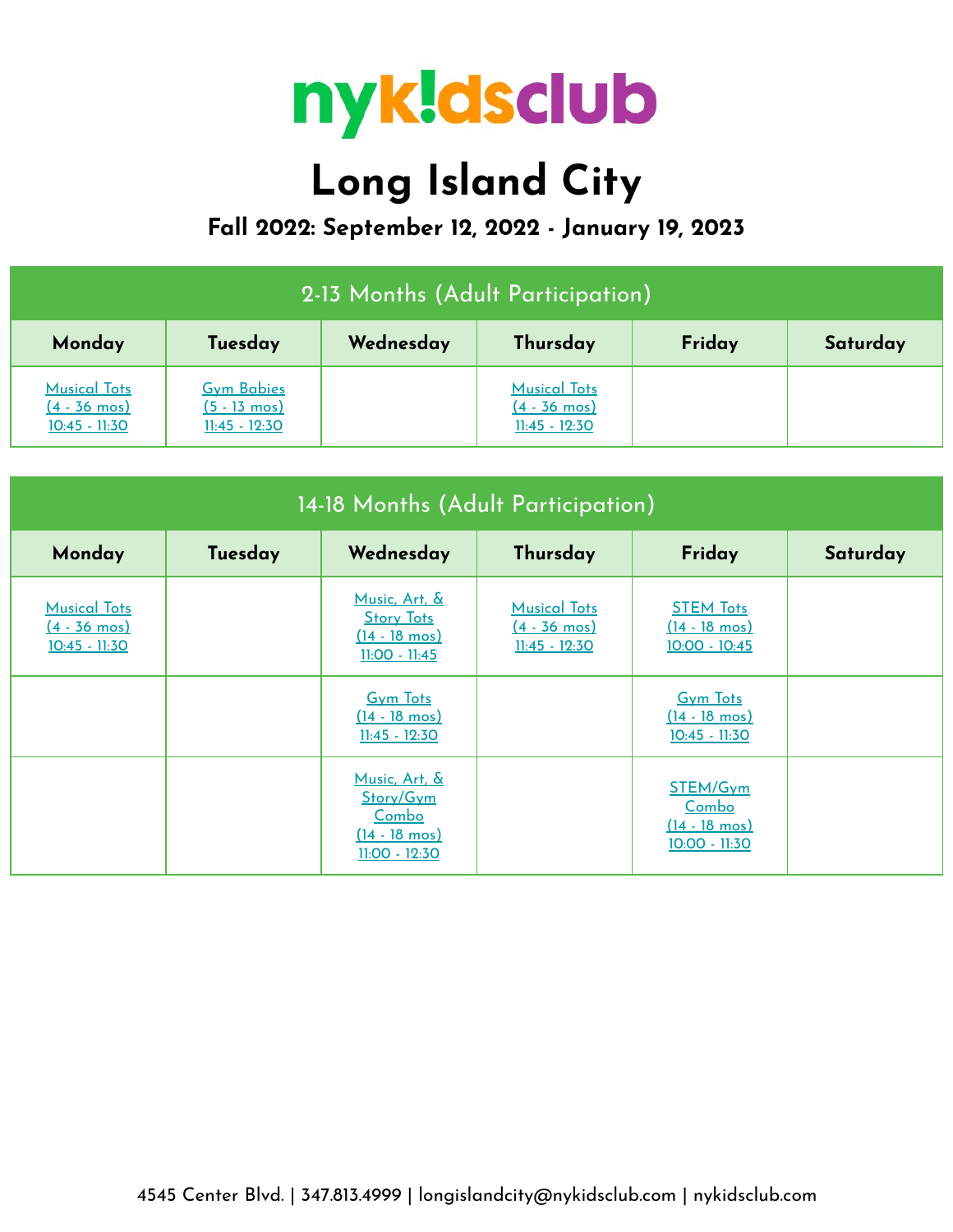| 19-23 Months (Adult Participation)                               |                                                                  |                                                                                   |                                                                    |                                                                           |                                                                      |  |
|------------------------------------------------------------------|------------------------------------------------------------------|-----------------------------------------------------------------------------------|--------------------------------------------------------------------|---------------------------------------------------------------------------|----------------------------------------------------------------------|--|
| Monday                                                           | Tuesday                                                          | Wednesday                                                                         | Thursday                                                           | Friday                                                                    | Saturday                                                             |  |
| <b>STEM Kids</b><br>$(19 - 23 \text{ mos})$<br>$10:00 - 10:45$   | <b>Preschool Prep</b><br>$(18 - 23 \text{ mos})$<br>9:00 - 11:00 | Music, Art, &<br><b>Story Kids</b><br>$(19 - 23 \text{ mos})$<br>$10:00 - 10:45$  | <b>Preschool Prep</b><br>$(18 - 23 \text{ mos})$<br>$9:00 - 11:00$ | <b>STEM Kids</b><br>$(19 - 23 \text{ mos})$<br><u> 11:00 - 11:45</u>      | <b>STEM Kids</b><br>$(19 - 23 \text{ mos})$<br><u> 11:15 - 12:00</u> |  |
| <b>Musical Tots</b><br>$(4 - 36 \text{ mos})$<br>$10:45 - 11:30$ |                                                                  | <b>Gym Kids</b><br>$(19 - 23 \text{ mos})$<br>$10:45 - 11:30$                     | <b>Musical Tots</b><br><u>(4 - 36 mos)</u><br>$11:45 - 12:30$      | <b>Sports Kids</b><br>$(19 - 23 \text{ mos})$<br>$11:45 - 12:30$          |                                                                      |  |
|                                                                  |                                                                  | Music, Art, &<br>Story/Gym<br>Combo<br>$(19 - 23 \text{ mos})$<br>$10:00 - 11:30$ |                                                                    | <b>STEM/Sports</b><br>Combo<br>$(19 - 23 \text{ mos})$<br>$11:00 - 12:30$ |                                                                      |  |

| 24-36 Months (Adult Participation)                                |         |           |                                                                   |        |          |  |
|-------------------------------------------------------------------|---------|-----------|-------------------------------------------------------------------|--------|----------|--|
| Monday                                                            | Tuesday | Wednesday | Thursday                                                          | Friday | Saturday |  |
| <b>Musical Tots</b><br>$(4 - 36 \text{ mos})$<br>$10:45 - 11:30$  |         |           | <b>Musical Tots</b><br>$(4 - 36 \text{ mos})$<br>$11:45 - 12:30$  |        |          |  |
| <b>STEM Juniors</b><br>$(24 - 36 \text{ mos})$<br>$11:00 - 11:45$ |         |           | <b>Ballet Juniors</b><br>$(24 - 36 \text{ mos})$<br>$3:30 - 4:15$ |        |          |  |
| <b>Gym Juniors</b><br>$(24 - 36 \text{ mos})$<br>$11:45 - 12:30$  |         |           |                                                                   |        |          |  |
| STEM/Gym<br>Combo<br>$(24 - 36 \text{ mos})$<br>$11:00 - 12:30$   |         |           |                                                                   |        |          |  |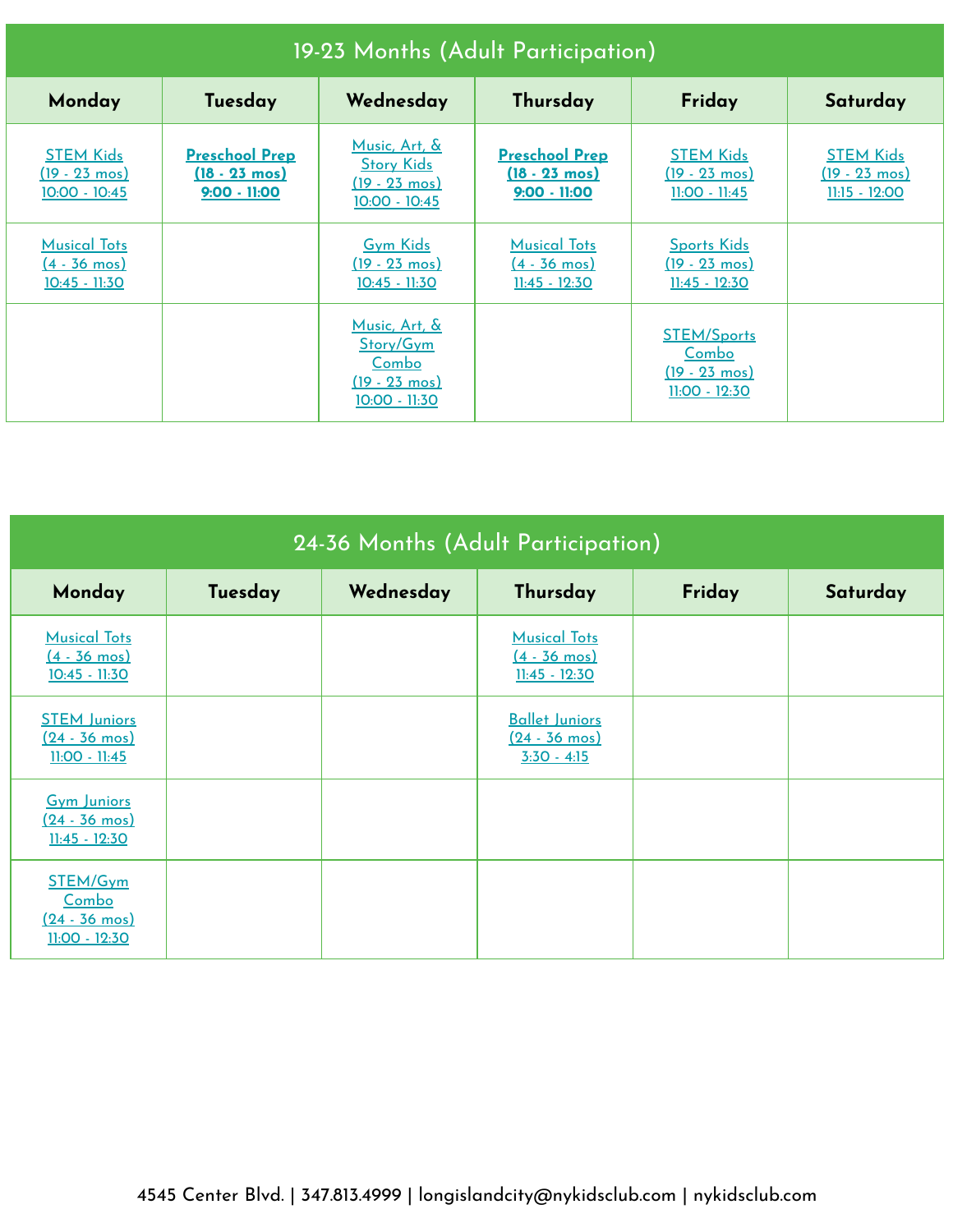| 2 1/2 - 3 1/2 Years (Independent Participation)        |                                                                                     |                                                                              |                                                                         |                                                                   |                                                                                    |  |  |
|--------------------------------------------------------|-------------------------------------------------------------------------------------|------------------------------------------------------------------------------|-------------------------------------------------------------------------|-------------------------------------------------------------------|------------------------------------------------------------------------------------|--|--|
| Monday                                                 | Tuesday                                                                             | Wednesday                                                                    | Thursday                                                                | Friday                                                            | Saturday                                                                           |  |  |
| STEM I<br>$(2.5 - 3.5 \text{ yrs})$<br>$1:15 - 2:00$   | Tumble & Dance<br>$(2.5 - 3.5 \text{ yrs})$<br>$2:15 - 3:00$                        | Music, Art &<br><b>Story</b> I<br>$(2.5 - 3.5 \text{ yrs})$<br>$1:15 - 2:00$ | <b>Ultimate Fitness I</b><br>$(2.5 - 3.5 \text{ yrs})$<br>$2:15 - 3:00$ | <b>Gymnastics</b> I<br>$(2.5 - 3.5 \text{ yrs})$<br>$2:15 - 3:00$ | <b>STEM I</b><br>$(2.5 - 3.5 \text{ yrs})$<br>$9:15 - 10:00$                       |  |  |
| Sports I<br>$(2.5 - 3.5 \text{ yrs})$<br>$2:15 - 3:00$ | <b>Ballet</b><br><b>Foundations I</b><br>$(2.5 - 3.5 \text{ yrs})$<br>$3:30 - 4:15$ | <b>Gymnastics 1</b><br>$(2.5 - 3.5 \text{ yrs})$<br>$2:15 - 3:00$            |                                                                         |                                                                   | <b>Gymnastics I</b><br>$(2.5 - 3.5 \text{ yrs})$<br>$10:00 - 10:45$                |  |  |
|                                                        |                                                                                     |                                                                              |                                                                         |                                                                   | STEM/<br><b>Gymnastics</b><br>Combo<br>$(2.5 - 3.5 \text{ vrs})$<br>$9:15 - 10:45$ |  |  |

| 3 - 5 Years (Independent Participation)                     |                                                                                       |                                                                                       |                                                                                              |                                                                            |                                                                            |  |  |
|-------------------------------------------------------------|---------------------------------------------------------------------------------------|---------------------------------------------------------------------------------------|----------------------------------------------------------------------------------------------|----------------------------------------------------------------------------|----------------------------------------------------------------------------|--|--|
| Monday                                                      | Tuesday                                                                               | Wednesday                                                                             | Thursday                                                                                     | Friday                                                                     | Saturday                                                                   |  |  |
| <b>Math Magic</b><br>$(3 - 5 \text{ yrs})$<br>$3:30 - 4:15$ | <b>Famous Artists</b><br>$(3 - 5 \text{ yrs})$<br>$1:15 - 2:00$                       | <b>Science</b><br>$(3 - 5 \text{ yrs})$<br>$3:30 - 4:15$                              | Architects &<br><b>Engineers</b><br>$(3 - 5 \text{ yrs})$<br>$1:15 - 2:00$                   | <b>World Art</b><br>$(3 - 5 \text{ yrs})$<br>$1:15 - 2:00$                 | Architects &<br><b>Engineers</b><br>$(3 - 5 \text{ yrs})$<br>10:15 - 11:00 |  |  |
|                                                             | <b>Earth Explorers</b><br>$(3 - 5 \text{ yrs})$<br>$3:30 - 4:15$<br><b>NEW CLASS!</b> | <b>Ballet</b><br><b>Foundations II/III</b><br><u>(3.5 - 6.5 yrs)</u><br>$3:30 - 4:15$ | <b>Story Creation &amp;</b><br><b>Illustration</b><br>$(3 - 5 \text{ yrs})$<br>$3:30 - 4:15$ | Architects &<br><b>Engineers</b><br>$(3 - 5 \text{ yrs})$<br>$3:30 - 4:15$ | <b>Gymnastics II/III</b><br>$(3.5 - 6.5 \text{ yrs})$<br>$11:00 - 11:45$   |  |  |
|                                                             | Ultimate Fitness<br>II/III<br>$(3.5 - 6.5 \text{ vrs})$<br>$4:30 - 5:15$              | Sports II/III<br>$(3.5 - 6.5 \text{ vrs})$<br>$4:30 - 5:15$                           | <b>Gymnastics II/III</b><br>$(3.5 - 6.5 \text{ vrs})$<br>$4:30 - 5:15$                       | Tumble & Dance<br>II/III<br>$(3.5 - 6.5 \text{ vrs})$<br>$4:30 - 5:15$     |                                                                            |  |  |